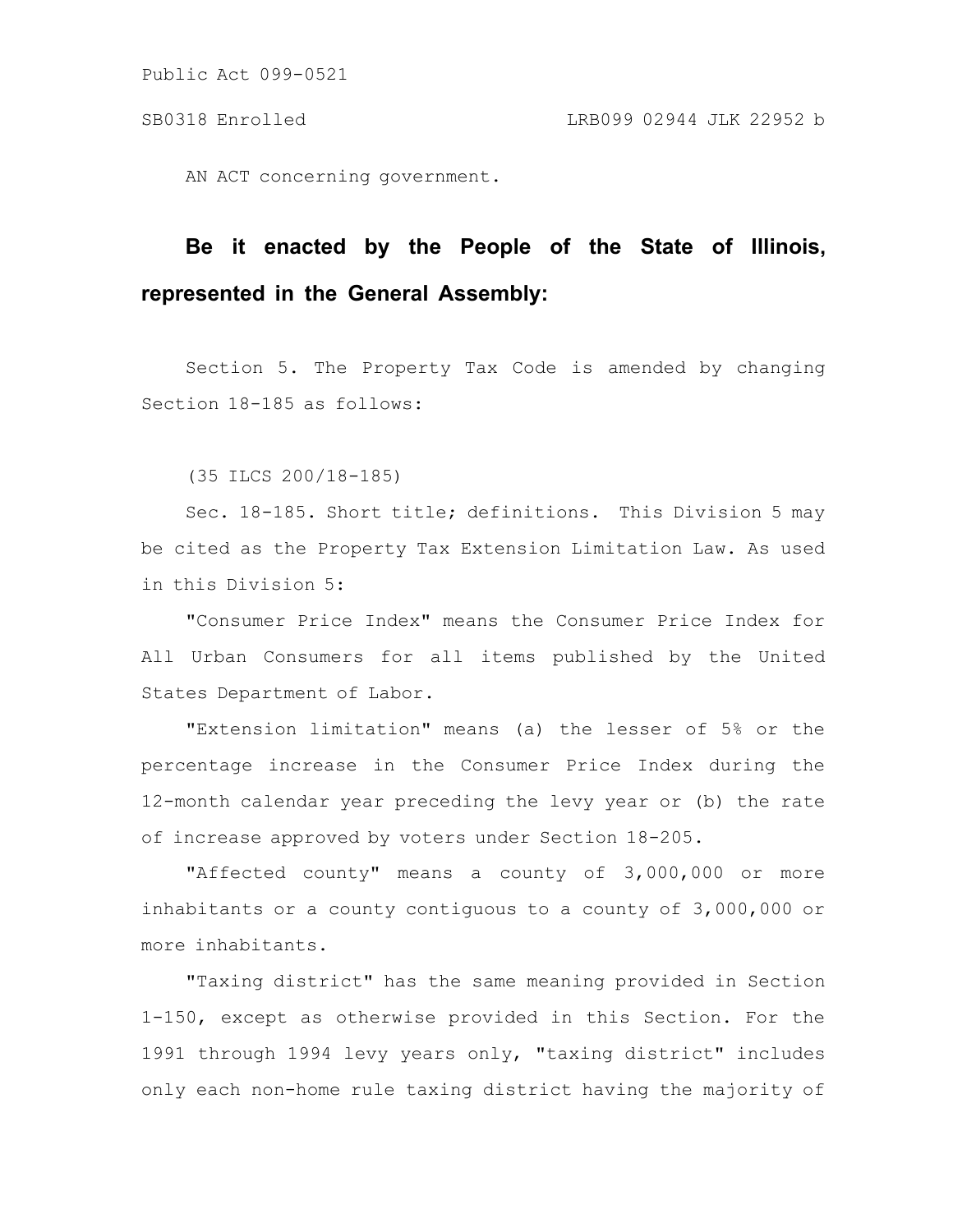### SB0318 Enrolled LRB099 02944 JLK 22952 b

its 1990 equalized assessed value within any county or counties contiguous to a county with 3,000,000 or more inhabitants. Beginning with the 1995 levy year, "taxing district" includes only each non-home rule taxing district subject to this Law before the 1995 levy year and each non-home rule taxing district not subject to this Law before the 1995 levy year having the majority of its 1994 equalized assessed value in an affected county or counties. Beginning with the levy year in which this Law becomes applicable to a taxing district as provided in Section 18-213, "taxing district" also includes those taxing districts made subject to this Law as provided in Section 18-213.

"Aggregate extension" for taxing districts to which this Law applied before the 1995 levy year means the annual corporate extension for the taxing district and those special purpose extensions that are made annually for the taxing district, excluding special purpose extensions: (a) made for the taxing district to pay interest or principal on general obligation bonds that were approved by referendum; (b) made for any taxing district to pay interest or principal on general obligation bonds issued before October 1, 1991; (c) made for any taxing district to pay interest or principal on bonds issued to refund or continue to refund those bonds issued before October 1, 1991; (d) made for any taxing district to pay interest or principal on bonds issued to refund or continue to refund bonds issued after October 1, 1991 that were approved by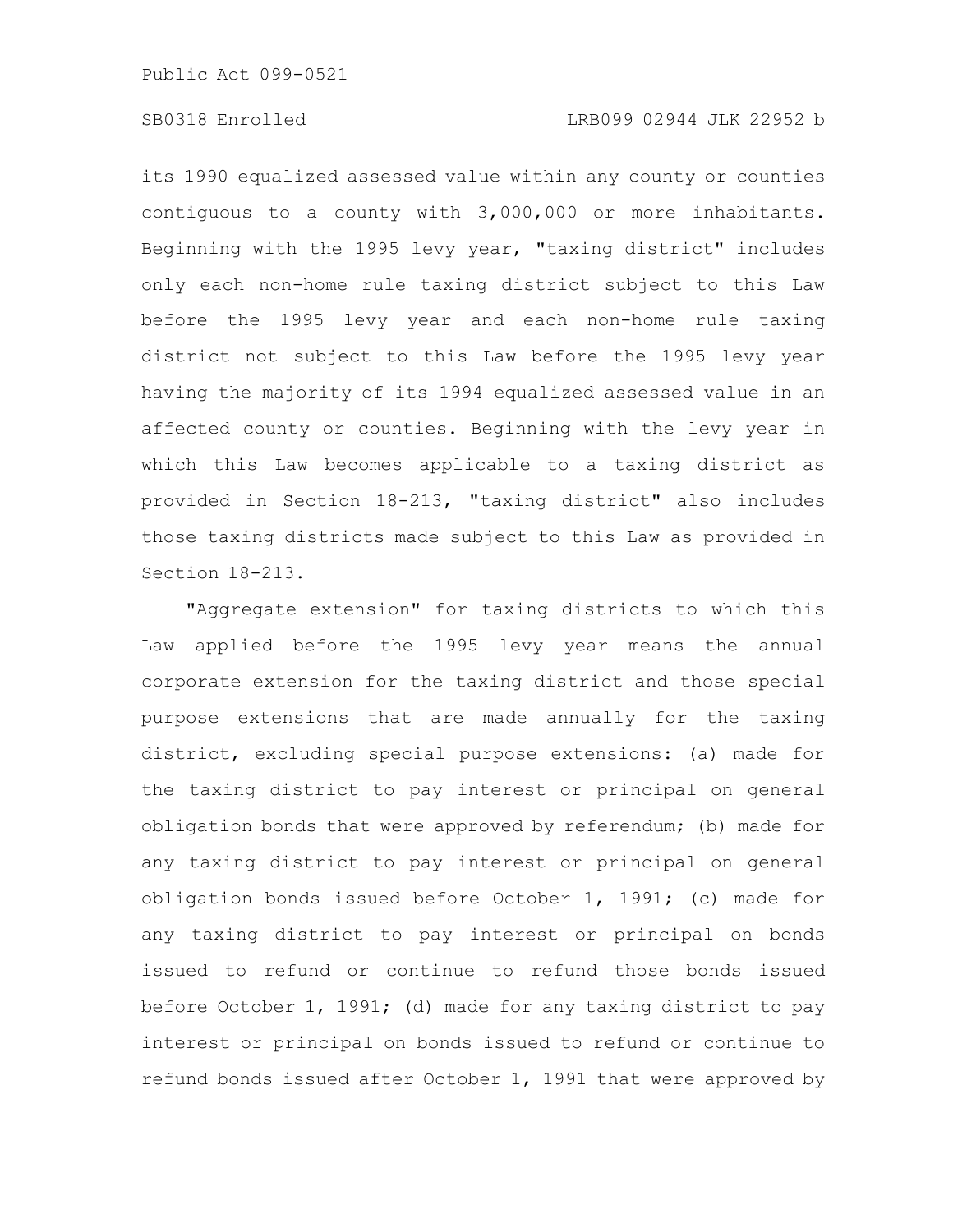referendum; (e) made for any taxing district to pay interest or principal on revenue bonds issued before October 1, 1991 for payment of which a property tax levy or the full faith and credit of the unit of local government is pledged; however, a tax for the payment of interest or principal on those bonds shall be made only after the governing body of the unit of local government finds that all other sources for payment are insufficient to make those payments; (f) made for payments under a building commission lease when the lease payments are for the retirement of bonds issued by the commission before October 1, 1991, to pay for the building project; (g) made for payments due under installment contracts entered into before October 1, 1991; (h) made for payments of principal and interest on bonds issued under the Metropolitan Water Reclamation District Act to finance construction projects initiated before October 1, 1991; (i) made for payments of principal and interest on limited bonds, as defined in Section 3 of the Local Government Debt Reform Act, in an amount not to exceed the debt service extension base less the amount in items (b), (c), (e), and (h) of this definition for non-referendum obligations, except obligations initially issued pursuant to referendum; (j) made for payments of principal and interest on bonds issued under Section 15 of the Local Government Debt Reform Act; (k) made by a school district that participates in the Special Education District of Lake County, created by special education joint agreement under Section 10-22.31 of the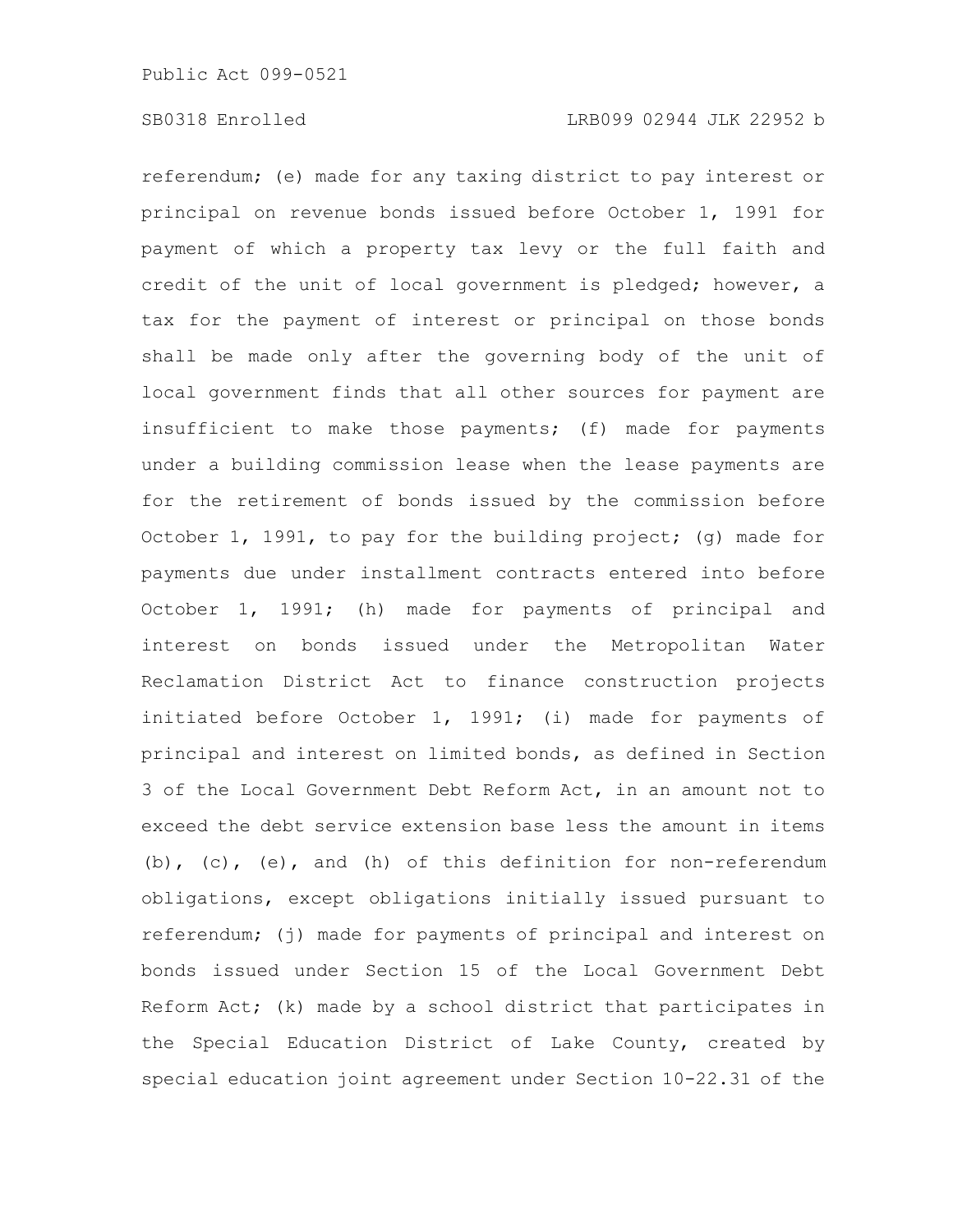School Code, for payment of the school district's share of the amounts required to be contributed by the Special Education District of Lake County to the Illinois Municipal Retirement Fund under Article 7 of the Illinois Pension Code; the amount of any extension under this item (k) shall be certified by the school district to the county clerk; (1) made to fund expenses of providing joint recreational programs for persons with disabilities under Section 5-8 of the Park District Code or Section 11-95-14 of the Illinois Municipal Code; (m) made for temporary relocation loan repayment purposes pursuant to Sections 2-3.77 and 17-2.2d of the School Code; (n) made for payment of principal and interest on any bonds issued under the authority of Section 17-2.2d of the School Code; (o) made for contributions to a firefighter's pension fund created under Article 4 of the Illinois Pension Code, to the extent of the amount certified under item (5) of Section 4-134 of the Illinois Pension Code; and (p) made for road purposes in the first year after a township assumes the rights, powers, duties, assets, property, liabilities, obligations, and responsibilities of a road district abolished under the provisions of Section 6-133 of the Illinois Highway Code.

"Aggregate extension" for the taxing districts to which this Law did not apply before the 1995 levy year (except taxing districts subject to this Law in accordance with Section 18-213) means the annual corporate extension for the taxing district and those special purpose extensions that are made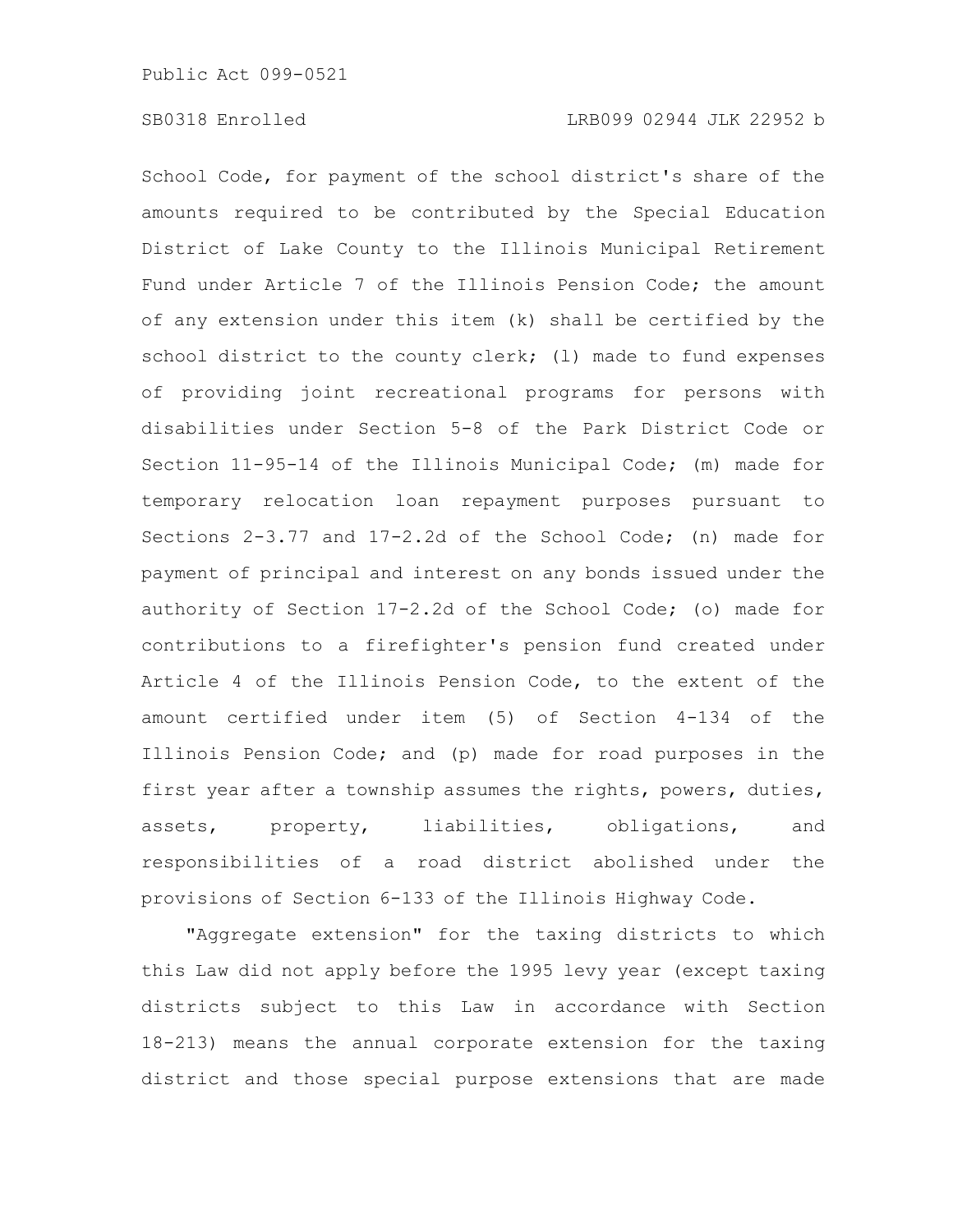annually for the taxing district, excluding special purpose extensions: (a) made for the taxing district to pay interest or principal on general obligation bonds that were approved by referendum; (b) made for any taxing district to pay interest or principal on general obligation bonds issued before March 1, 1995; (c) made for any taxing district to pay interest or principal on bonds issued to refund or continue to refund those bonds issued before March 1, 1995; (d) made for any taxing district to pay interest or principal on bonds issued to refund or continue to refund bonds issued after March 1, 1995 that were approved by referendum; (e) made for any taxing district to pay interest or principal on revenue bonds issued before March 1, 1995 for payment of which a property tax levy or the full faith and credit of the unit of local government is pledged; however, a tax for the payment of interest or principal on those bonds shall be made only after the governing body of the unit of local government finds that all other sources for payment are insufficient to make those payments; (f) made for payments under a building commission lease when the lease payments are for the retirement of bonds issued by the commission before March 1, 1995 to pay for the building project; (g) made for payments due under installment contracts entered into before March 1, 1995; (h) made for payments of principal and interest on bonds issued under the Metropolitan Water Reclamation District Act to finance construction projects initiated before October 1, 1991; (h-4) made for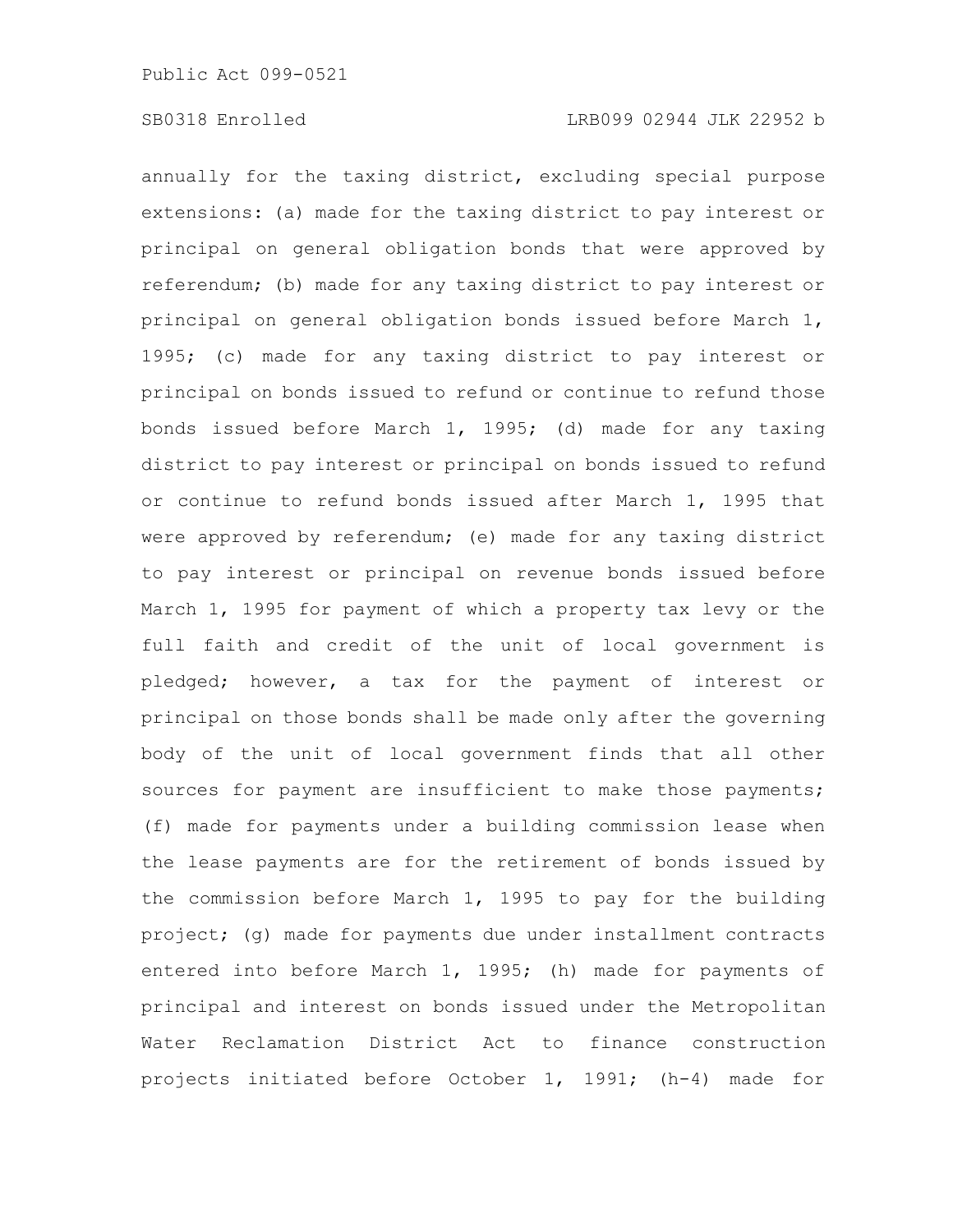stormwater management purposes by the Metropolitan Water Reclamation District of Greater Chicago under Section 12 of the Metropolitan Water Reclamation District Act; (i) made for payments of principal and interest on limited bonds, as defined in Section 3 of the Local Government Debt Reform Act, in an amount not to exceed the debt service extension base less the amount in items (b), (c), and (e) of this definition for non-referendum obligations, except obligations initially issued pursuant to referendum and bonds described in subsection (h) of this definition; (j) made for payments of principal and interest on bonds issued under Section 15 of the Local Government Debt Reform Act; (k) made for payments of principal and interest on bonds authorized by Public Act 88-503 and issued under Section 20a of the Chicago Park District Act for aquarium or museum projects; (l) made for payments of principal and interest on bonds authorized by Public Act 87-1191 or 93-601 and (i) issued pursuant to Section 21.2 of the Cook County Forest Preserve District Act, (ii) issued under Section 42 of the Cook County Forest Preserve District Act for zoological park projects, or (iii) issued under Section 44.1 of the Cook County Forest Preserve District Act for botanical gardens projects; (m) made pursuant to Section 34-53.5 of the School Code, whether levied annually or not; (n) made to fund expenses of providing joint recreational programs for persons with disabilities under Section 5-8 of the Park District Code or Section 11-95-14 of the Illinois Municipal Code; (o) made by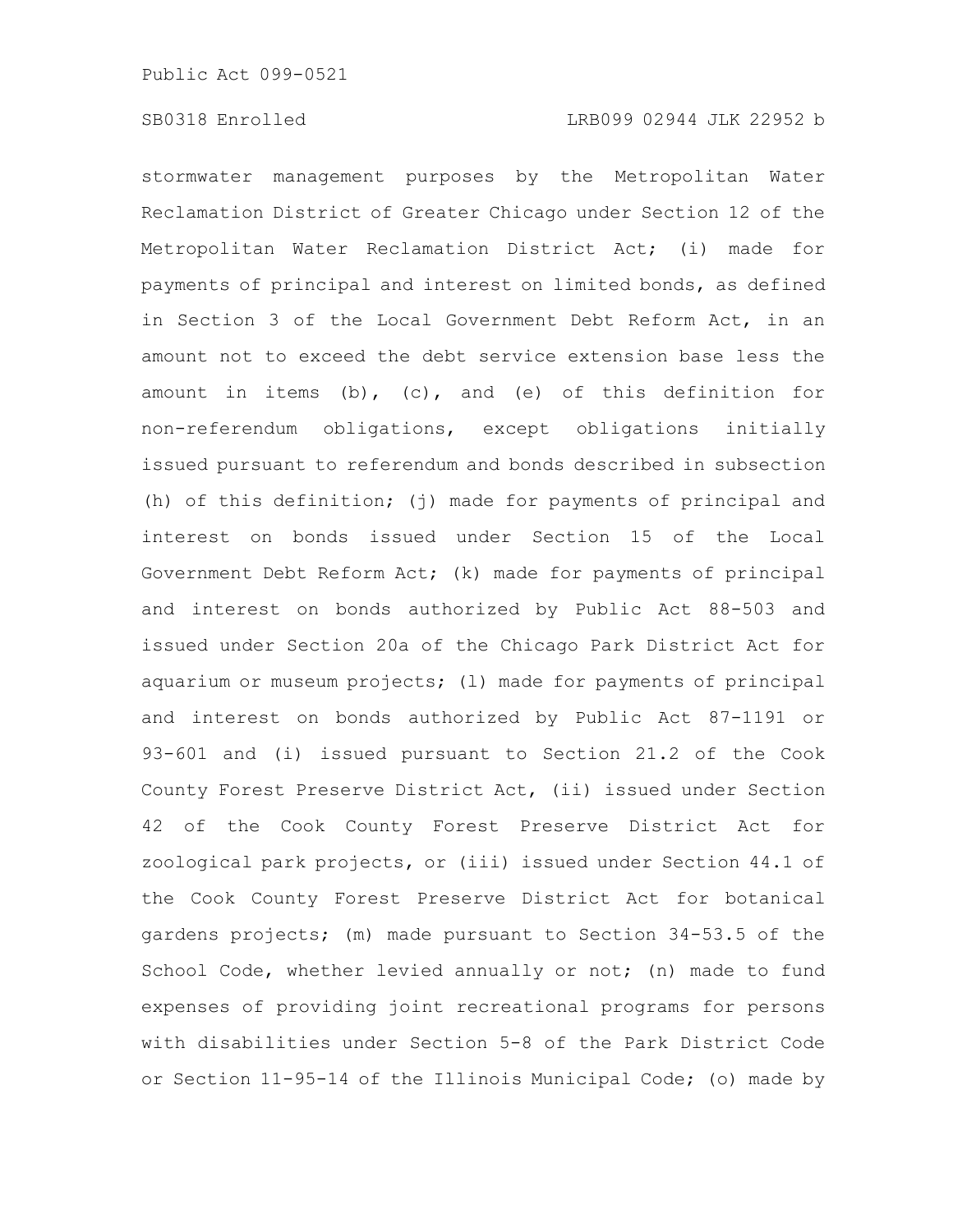the Chicago Park District for recreational programs for persons with disabilities under subsection (c) of Section 7.06 of the Chicago Park District Act; (p) made for contributions to a firefighter's pension fund created under Article 4 of the Illinois Pension Code, to the extent of the amount certified under item (5) of Section 4-134 of the Illinois Pension Code; and (q) made by Ford Heights School District 169 under Section 17-9.02 of the School Code; and (r) made for the purpose of making employer contributions to the Public School Teachers' Pension and Retirement Fund of Chicago under Section 34-53 of the School Code.

"Aggregate extension" for all taxing districts to which this Law applies in accordance with Section 18-213, except for those taxing districts subject to paragraph (2) of subsection (e) of Section 18-213, means the annual corporate extension for the taxing district and those special purpose extensions that are made annually for the taxing district, excluding special purpose extensions: (a) made for the taxing district to pay interest or principal on general obligation bonds that were approved by referendum; (b) made for any taxing district to pay interest or principal on general obligation bonds issued before the date on which the referendum making this Law applicable to the taxing district is held; (c) made for any taxing district to pay interest or principal on bonds issued to refund or continue to refund those bonds issued before the date on which the referendum making this Law applicable to the taxing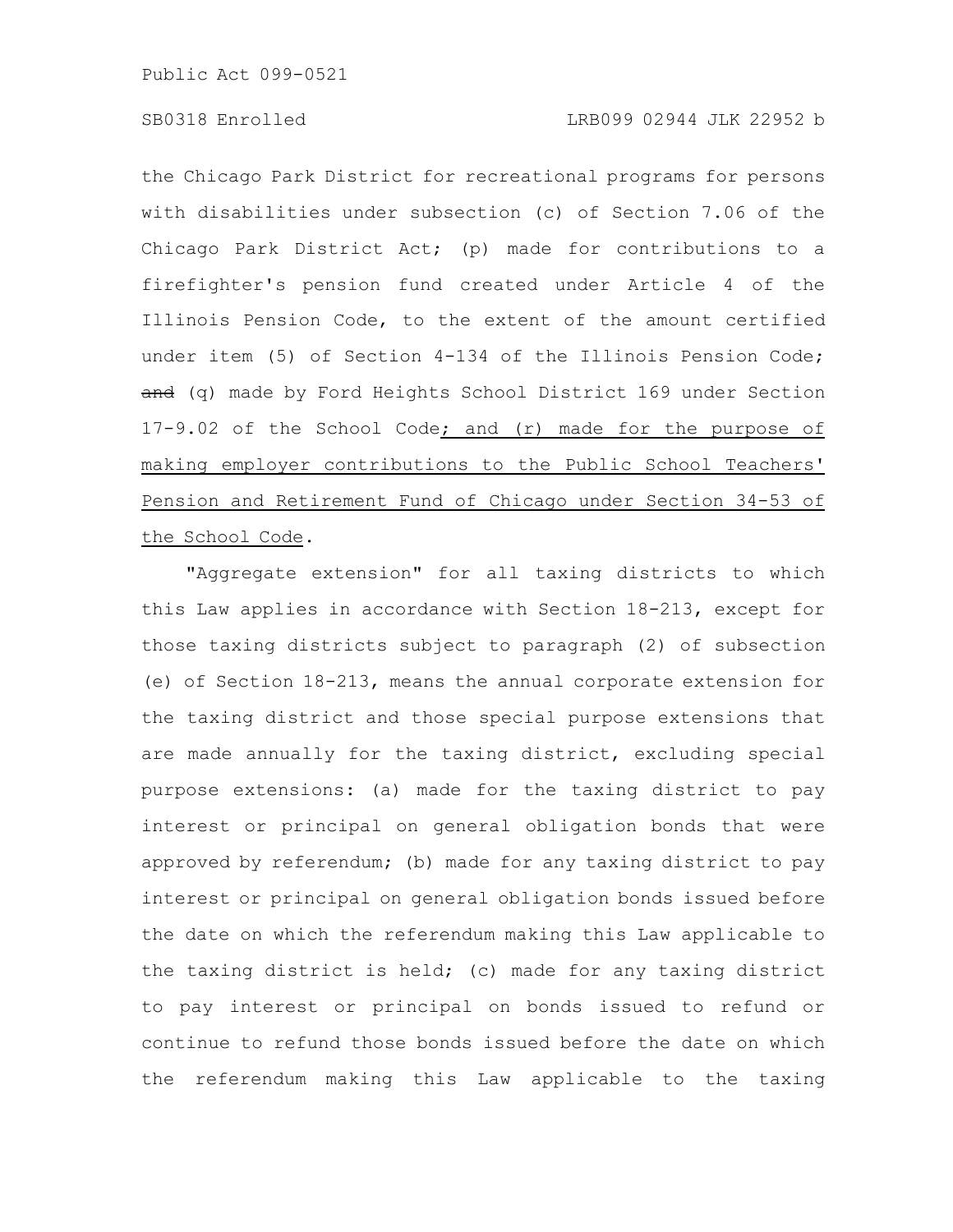district is held; (d) made for any taxing district to pay interest or principal on bonds issued to refund or continue to refund bonds issued after the date on which the referendum making this Law applicable to the taxing district is held if the bonds were approved by referendum after the date on which the referendum making this Law applicable to the taxing district is held; (e) made for any taxing district to pay interest or principal on revenue bonds issued before the date on which the referendum making this Law applicable to the taxing district is held for payment of which a property tax levy or the full faith and credit of the unit of local government is pledged; however, a tax for the payment of interest or principal on those bonds shall be made only after the governing body of the unit of local government finds that all other sources for payment are insufficient to make those payments; (f) made for payments under a building commission lease when the lease payments are for the retirement of bonds issued by the commission before the date on which the referendum making this Law applicable to the taxing district is held to pay for the building project; (g) made for payments due under installment contracts entered into before the date on which the referendum making this Law applicable to the taxing district is held; (h) made for payments of principal and interest on limited bonds, as defined in Section 3 of the Local Government Debt Reform Act, in an amount not to exceed the debt service extension base less the amount in items  $(b)$ ,  $(c)$ , and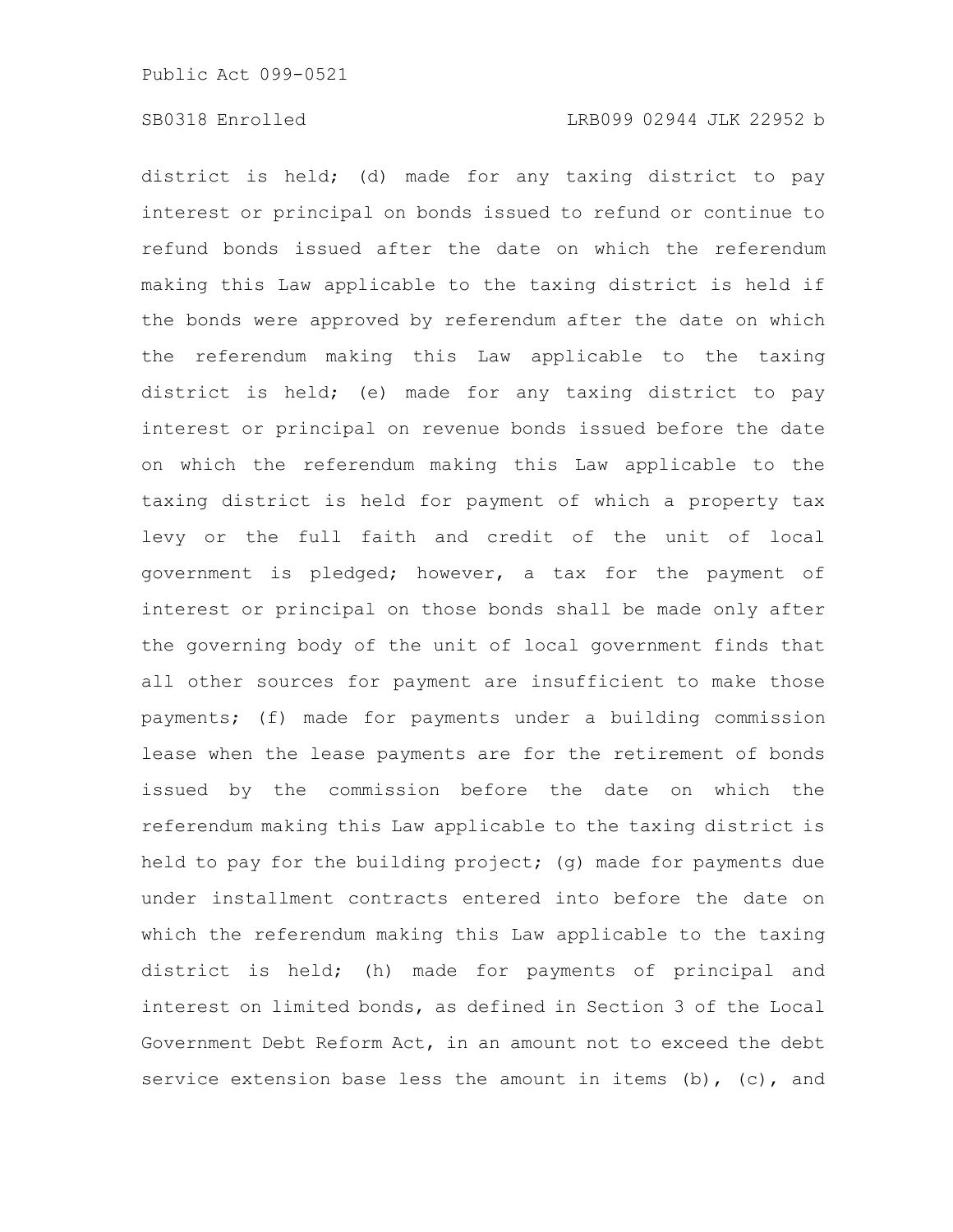(e) of this definition for non-referendum obligations, except obligations initially issued pursuant to referendum; (i) made for payments of principal and interest on bonds issued under Section 15 of the Local Government Debt Reform Act; (j) made for a qualified airport authority to pay interest or principal on general obligation bonds issued for the purpose of paying obligations due under, or financing airport facilities required to be acquired, constructed, installed or equipped pursuant to, contracts entered into before March 1, 1996 (but not including any amendments to such a contract taking effect on or after that date); (k) made to fund expenses of providing joint recreational programs for persons with disabilities under Section 5-8 of the Park District Code or Section 11-95-14 of the Illinois Municipal Code; (l) made for contributions to a firefighter's pension fund created under Article 4 of the Illinois Pension Code, to the extent of the amount certified under item (5) of Section 4-134 of the Illinois Pension Code; and (m) made for the taxing district to pay interest or principal on general obligation bonds issued pursuant to Section 19-3.10 of the School Code.

"Aggregate extension" for all taxing districts to which this Law applies in accordance with paragraph (2) of subsection (e) of Section 18-213 means the annual corporate extension for the taxing district and those special purpose extensions that are made annually for the taxing district, excluding special purpose extensions: (a) made for the taxing district to pay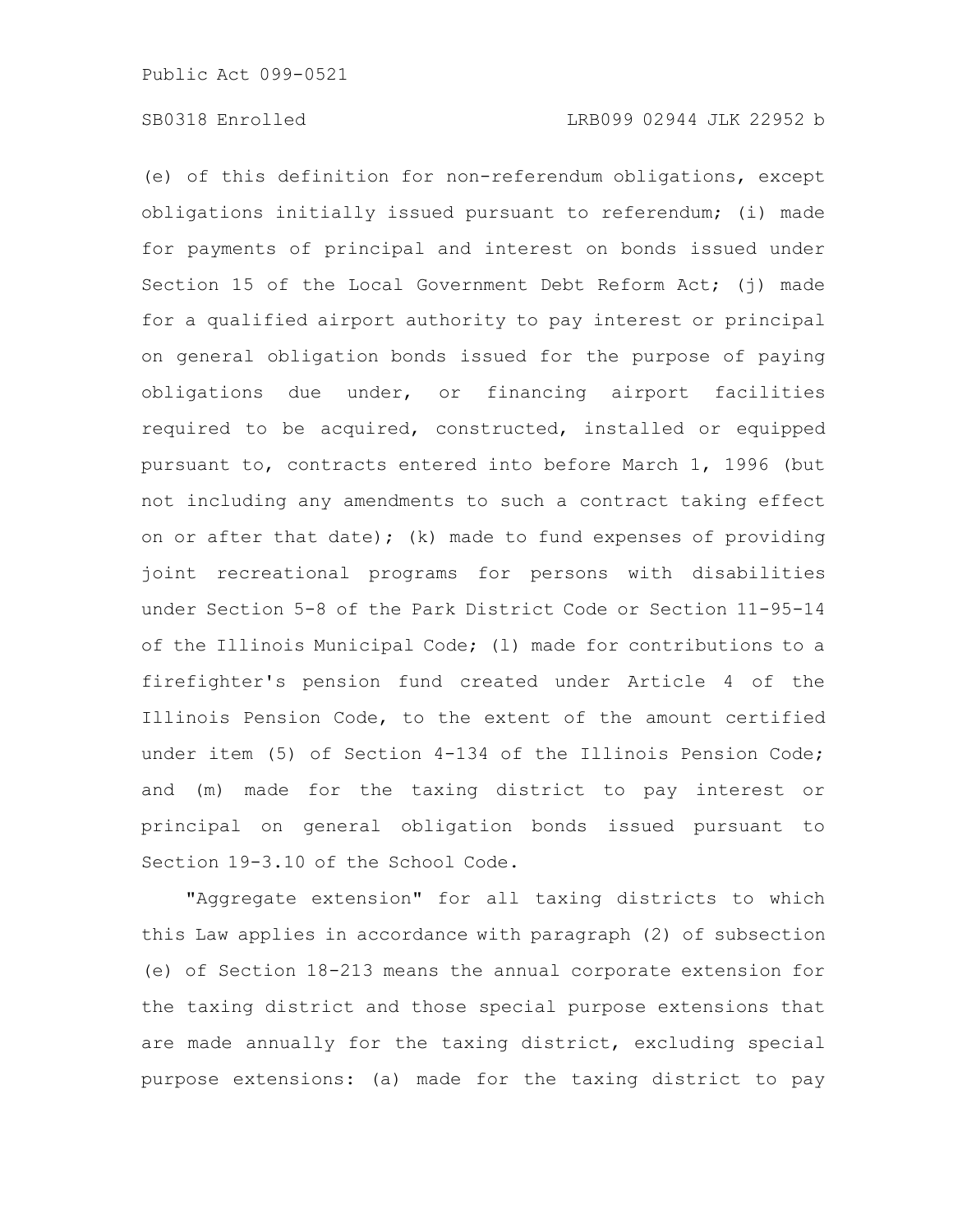interest or principal on general obligation bonds that were approved by referendum; (b) made for any taxing district to pay interest or principal on general obligation bonds issued before the effective date of this amendatory Act of 1997; (c) made for any taxing district to pay interest or principal on bonds issued to refund or continue to refund those bonds issued before the effective date of this amendatory Act of 1997; (d) made for any taxing district to pay interest or principal on bonds issued to refund or continue to refund bonds issued after the effective date of this amendatory Act of 1997 if the bonds were approved by referendum after the effective date of this amendatory Act of 1997; (e) made for any taxing district to pay interest or principal on revenue bonds issued before the effective date of this amendatory Act of 1997 for payment of which a property tax levy or the full faith and credit of the unit of local government is pledged; however, a tax for the payment of interest or principal on those bonds shall be made only after the governing body of the unit of local government finds that all other sources for payment are insufficient to make those payments; (f) made for payments under a building commission lease when the lease payments are for the retirement of bonds issued by the commission before the effective date of this amendatory Act of 1997 to pay for the building project; (g) made for payments due under installment contracts entered into before the effective date of this amendatory Act of 1997; (h) made for payments of principal and interest on limited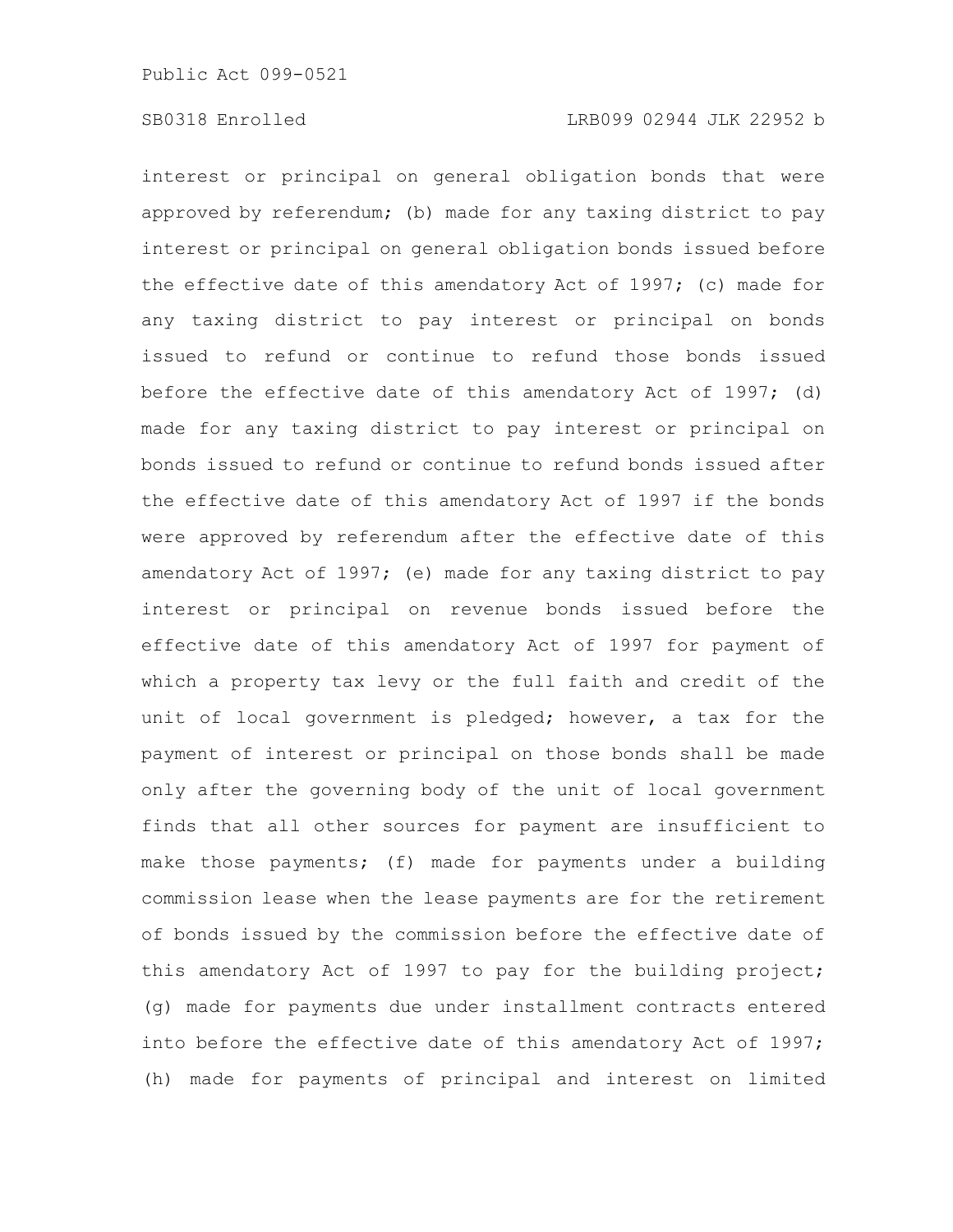bonds, as defined in Section 3 of the Local Government Debt Reform Act, in an amount not to exceed the debt service extension base less the amount in items (b), (c), and (e) of this definition for non-referendum obligations, except obligations initially issued pursuant to referendum; (i) made for payments of principal and interest on bonds issued under Section 15 of the Local Government Debt Reform Act; (j) made for a qualified airport authority to pay interest or principal on general obligation bonds issued for the purpose of paying obligations due under, or financing airport facilities required to be acquired, constructed, installed or equipped pursuant to, contracts entered into before March 1, 1996 (but not including any amendments to such a contract taking effect on or after that date); (k) made to fund expenses of providing joint recreational programs for persons with disabilities under Section 5-8 of the Park District Code or Section 11-95-14 of the Illinois Municipal Code; and (l) made for contributions to a firefighter's pension fund created under Article 4 of the Illinois Pension Code, to the extent of the amount certified under item (5) of Section 4-134 of the Illinois Pension Code.

"Debt service extension base" means an amount equal to that portion of the extension for a taxing district for the 1994 levy year, or for those taxing districts subject to this Law in accordance with Section 18-213, except for those subject to paragraph (2) of subsection (e) of Section 18-213, for the levy year in which the referendum making this Law applicable to the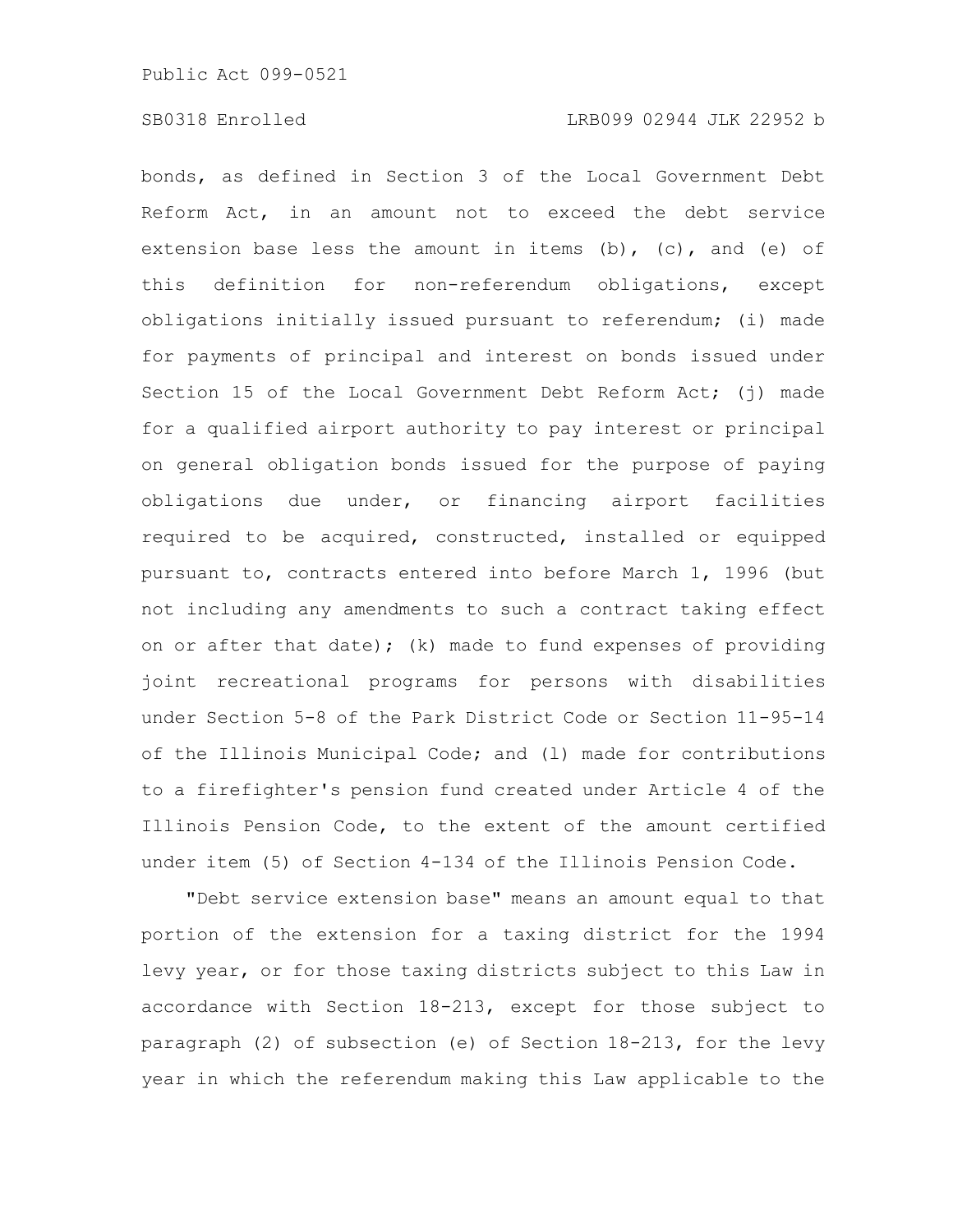taxing district is held, or for those taxing districts subject to this Law in accordance with paragraph (2) of subsection (e) of Section 18-213 for the 1996 levy year, constituting an extension for payment of principal and interest on bonds issued by the taxing district without referendum, but not including excluded non-referendum bonds. For park districts (i) that were first subject to this Law in 1991 or 1995 and (ii) whose extension for the 1994 levy year for the payment of principal and interest on bonds issued by the park district without referendum (but not including excluded non-referendum bonds) was less than 51% of the amount for the 1991 levy year constituting an extension for payment of principal and interest on bonds issued by the park district without referendum (but not including excluded non-referendum bonds), "debt service extension base" means an amount equal to that portion of the extension for the 1991 levy year constituting an extension for payment of principal and interest on bonds issued by the park district without referendum (but not including excluded non-referendum bonds). A debt service extension base established or increased at any time pursuant to any provision of this Law, except Section 18-212, shall be increased each year commencing with the later of (i) the 2009 levy year or (ii) the first levy year in which this Law becomes applicable to the taxing district, by the lesser of 5% or the percentage increase in the Consumer Price Index during the 12-month calendar year preceding the levy year. The debt service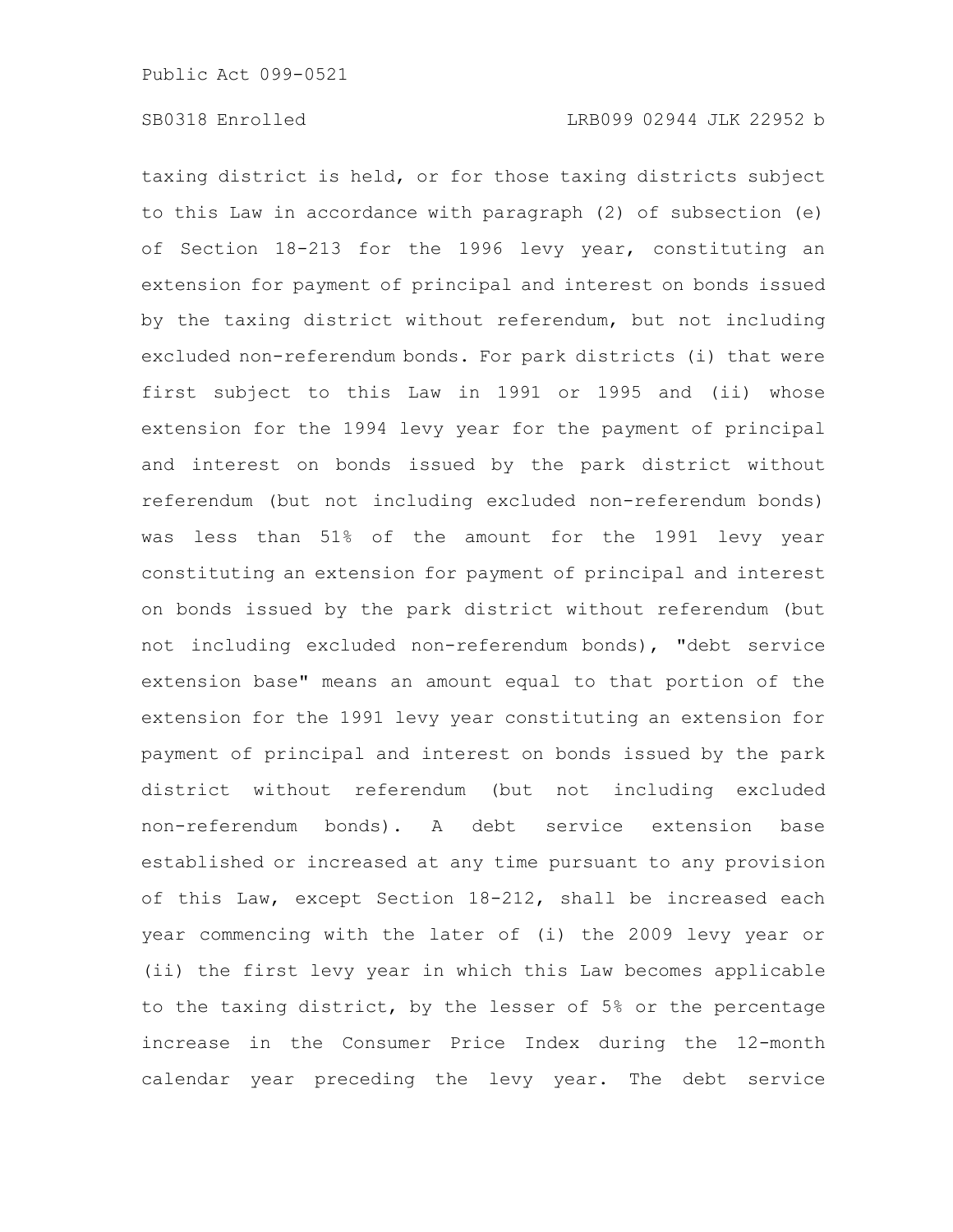## SB0318 Enrolled LRB099 02944 JLK 22952 b

extension base may be established or increased as provided under Section 18-212. "Excluded non-referendum bonds" means (i) bonds authorized by Public Act 88-503 and issued under Section 20a of the Chicago Park District Act for aquarium and museum projects; (ii) bonds issued under Section 15 of the Local Government Debt Reform Act; or (iii) refunding obligations issued to refund or to continue to refund obligations initially issued pursuant to referendum.

"Special purpose extensions" include, but are not limited to, extensions for levies made on an annual basis for unemployment and workers' compensation, self-insurance, contributions to pension plans, and extensions made pursuant to Section 6-601 of the Illinois Highway Code for a road district's permanent road fund whether levied annually or not. The extension for a special service area is not included in the aggregate extension.

"Aggregate extension base" means the taxing district's last preceding aggregate extension as adjusted under Sections 18-135, 18-215, and 18-230. An adjustment under Section 18-135 shall be made for the 2007 levy year and all subsequent levy years whenever one or more counties within which a taxing district is located (i) used estimated valuations or rates when extending taxes in the taxing district for the last preceding levy year that resulted in the over or under extension of taxes, or (ii) increased or decreased the tax extension for the last preceding levy year as required by Section 18-135(c).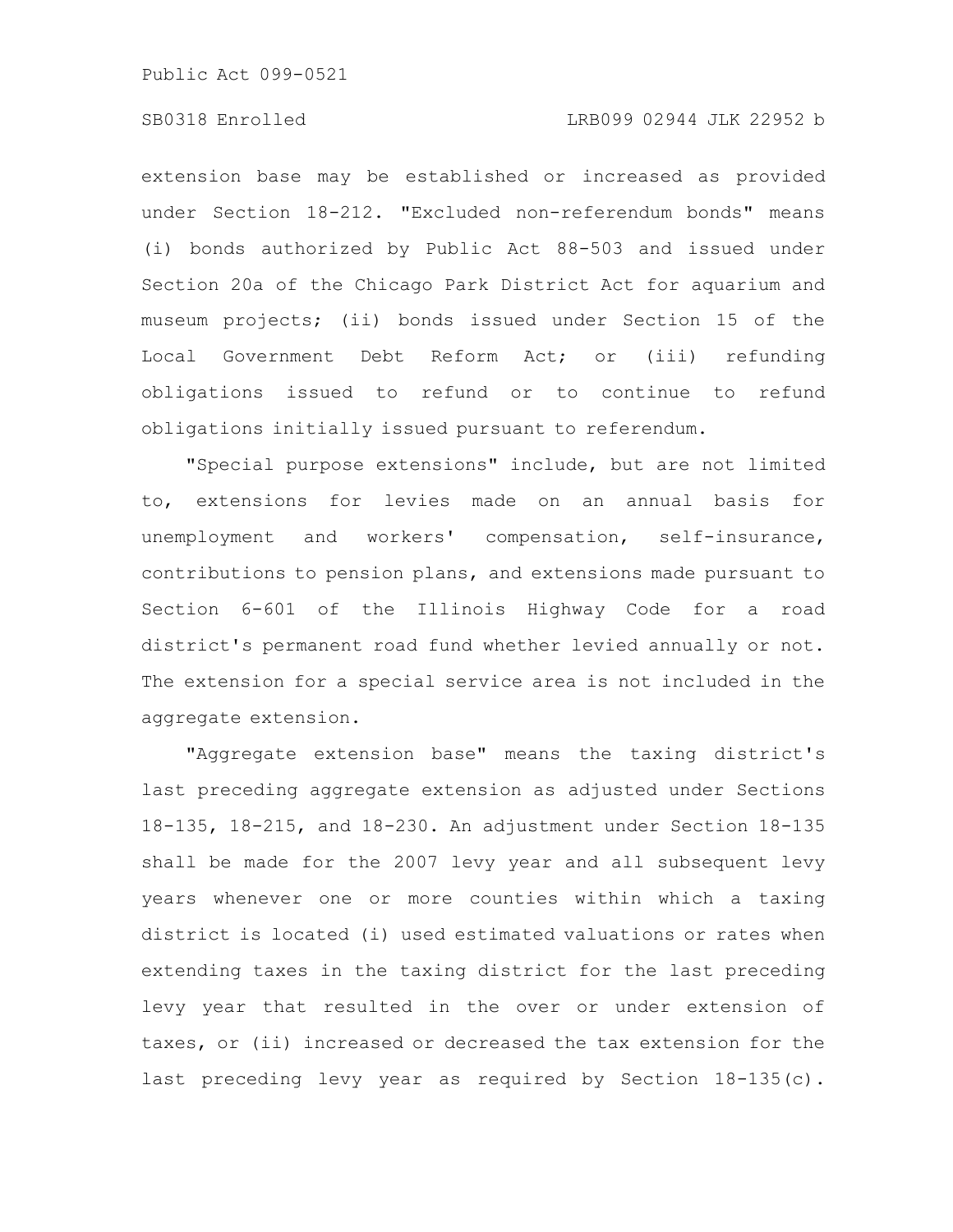#### SB0318 Enrolled LRB099 02944 JLK 22952 b

Whenever an adjustment is required under Section 18-135, the aggregate extension base of the taxing district shall be equal to the amount that the aggregate extension of the taxing district would have been for the last preceding levy year if either or both (i) actual, rather than estimated, valuations or rates had been used to calculate the extension of taxes for the last levy year, or (ii) the tax extension for the last preceding levy year had not been adjusted as required by subsection (c) of Section 18-135.

Notwithstanding any other provision of law, for levy year 2012, the aggregate extension base for West Northfield School District No. 31 in Cook County shall be \$12,654,592.

"Levy year" has the same meaning as "year" under Section  $1 - 155$ .

"New property" means (i) the assessed value, after final board of review or board of appeals action, of new improvements or additions to existing improvements on any parcel of real property that increase the assessed value of that real property during the levy year multiplied by the equalization factor issued by the Department under Section 17-30, (ii) the assessed value, after final board of review or board of appeals action, of real property not exempt from real estate taxation, which real property was exempt from real estate taxation for any portion of the immediately preceding levy year, multiplied by the equalization factor issued by the Department under Section 17-30, including the assessed value, upon final stabilization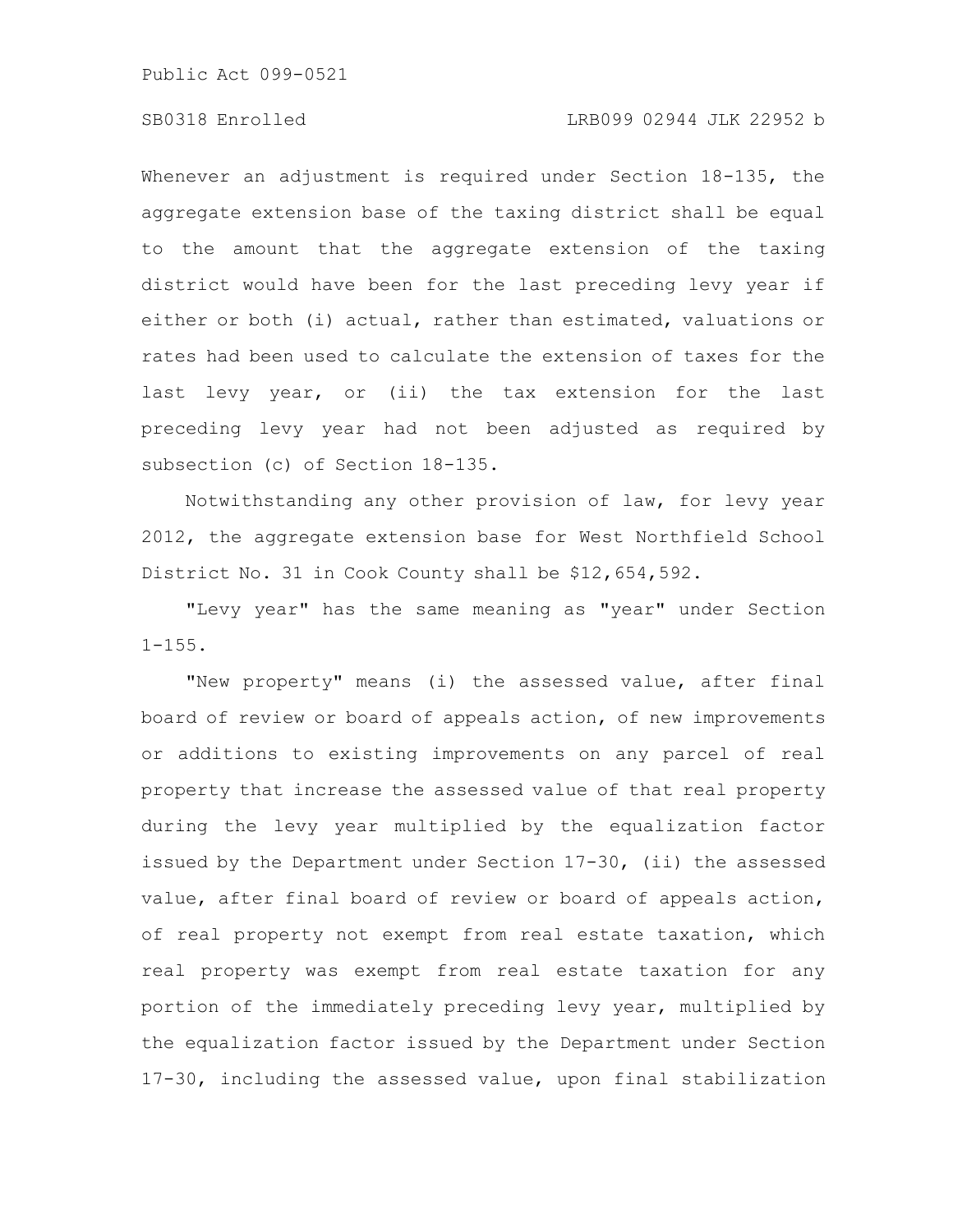of occupancy after new construction is complete, of any real property located within the boundaries of an otherwise or previously exempt military reservation that is intended for residential use and owned by or leased to a private corporation or other entity, (iii) in counties that classify in accordance with Section 4 of Article IX of the Illinois Constitution, an incentive property's additional assessed value resulting from a scheduled increase in the level of assessment as applied to the first year final board of review market value, and (iv) any increase in assessed value due to oil or gas production from an oil or gas well required to be permitted under the Hydraulic Fracturing Regulatory Act that was not produced in or accounted for during the previous levy year. In addition, the county clerk in a county containing a population of 3,000,000 or more shall include in the 1997 recovered tax increment value for any school district, any recovered tax increment value that was applicable to the 1995 tax year calculations.

"Qualified airport authority" means an airport authority organized under the Airport Authorities Act and located in a county bordering on the State of Wisconsin and having a population in excess of 200,000 and not greater than 500,000.

"Recovered tax increment value" means, except as otherwise provided in this paragraph, the amount of the current year's equalized assessed value, in the first year after a municipality terminates the designation of an area as a redevelopment project area previously established under the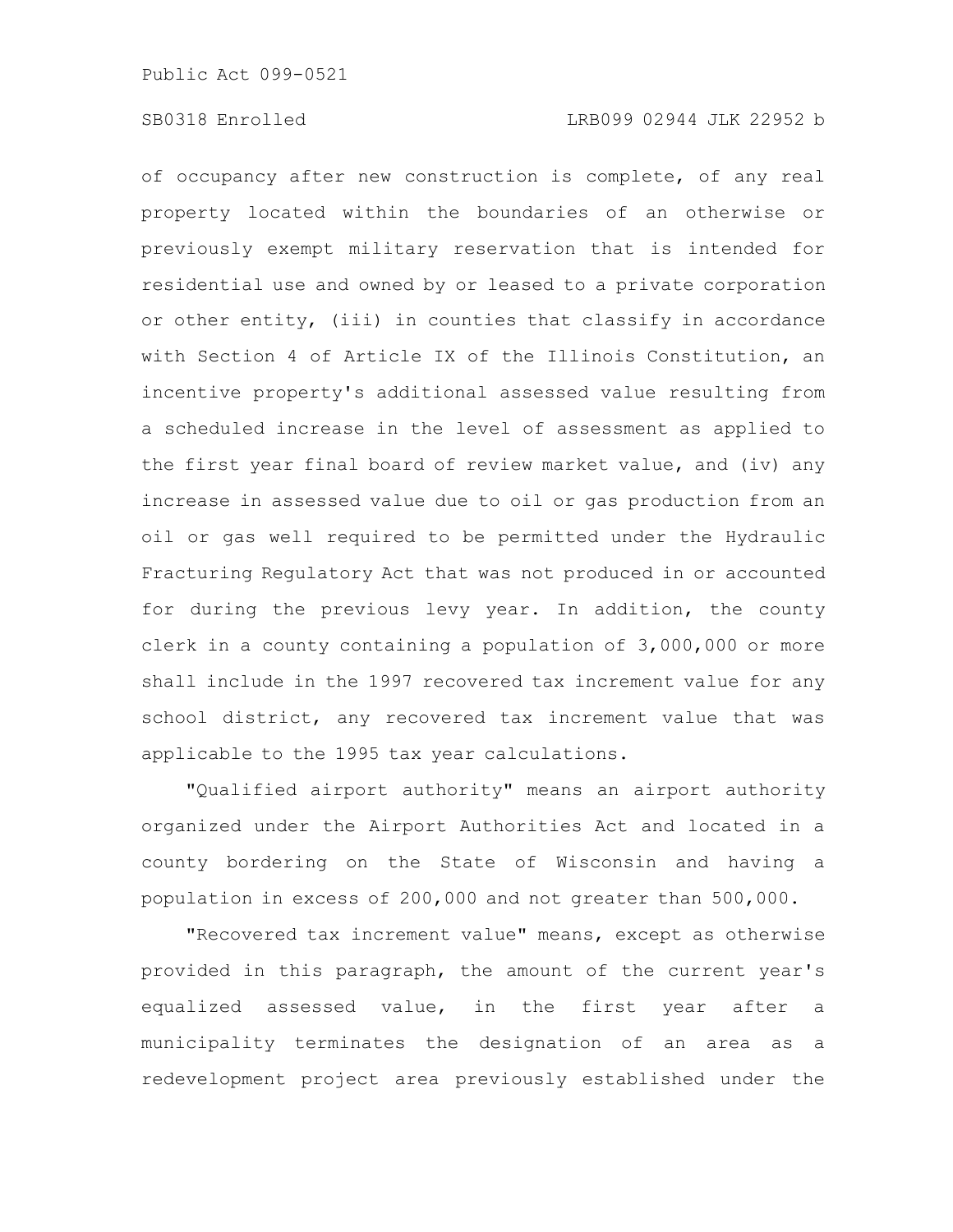Tax Increment Allocation Development Act in the Illinois Municipal Code, previously established under the Industrial Jobs Recovery Law in the Illinois Municipal Code, previously established under the Economic Development Project Area Tax Increment Act of 1995, or previously established under the Economic Development Area Tax Increment Allocation Act, of each taxable lot, block, tract, or parcel of real property in the redevelopment project area over and above the initial equalized assessed value of each property in the redevelopment project area. For the taxes which are extended for the 1997 levy year, the recovered tax increment value for a non-home rule taxing district that first became subject to this Law for the 1995 levy year because a majority of its 1994 equalized assessed value was in an affected county or counties shall be increased if a municipality terminated the designation of an area in 1993 as a redevelopment project area previously established under the Tax Increment Allocation Development Act in the Illinois Municipal Code, previously established under the Industrial Jobs Recovery Law in the Illinois Municipal Code, or previously established under the Economic Development Area Tax Increment Allocation Act, by an amount equal to the 1994 equalized assessed value of each taxable lot, block, tract, or parcel of real property in the redevelopment project area over and above the initial equalized assessed value of each property in the redevelopment project area. In the first year after a municipality removes a taxable lot, block, tract, or parcel of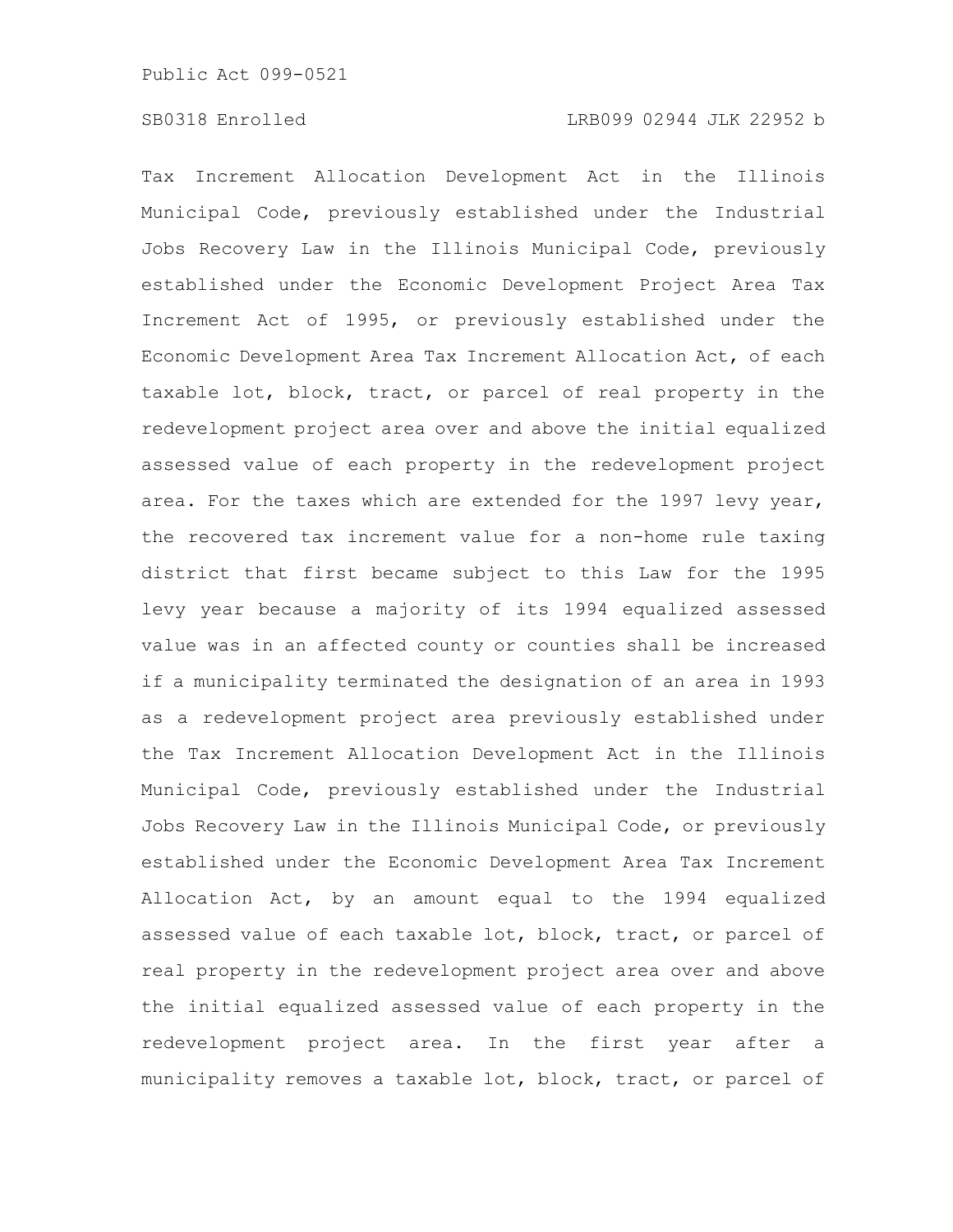## SB0318 Enrolled LRB099 02944 JLK 22952 b

real property from a redevelopment project area established under the Tax Increment Allocation Development Act in the Illinois Municipal Code, the Industrial Jobs Recovery Law in the Illinois Municipal Code, or the Economic Development Area Tax Increment Allocation Act, "recovered tax increment value" means the amount of the current year's equalized assessed value of each taxable lot, block, tract, or parcel of real property removed from the redevelopment project area over and above the initial equalized assessed value of that real property before removal from the redevelopment project area.

Except as otherwise provided in this Section, "limiting rate" means a fraction the numerator of which is the last preceding aggregate extension base times an amount equal to one plus the extension limitation defined in this Section and the denominator of which is the current year's equalized assessed value of all real property in the territory under the jurisdiction of the taxing district during the prior levy year. For those taxing districts that reduced their aggregate extension for the last preceding levy year, the highest aggregate extension in any of the last 3 preceding levy years shall be used for the purpose of computing the limiting rate. The denominator shall not include new property or the recovered tax increment value. If a new rate, a rate decrease, or a limiting rate increase has been approved at an election held after March 21, 2006, then (i) the otherwise applicable limiting rate shall be increased by the amount of the new rate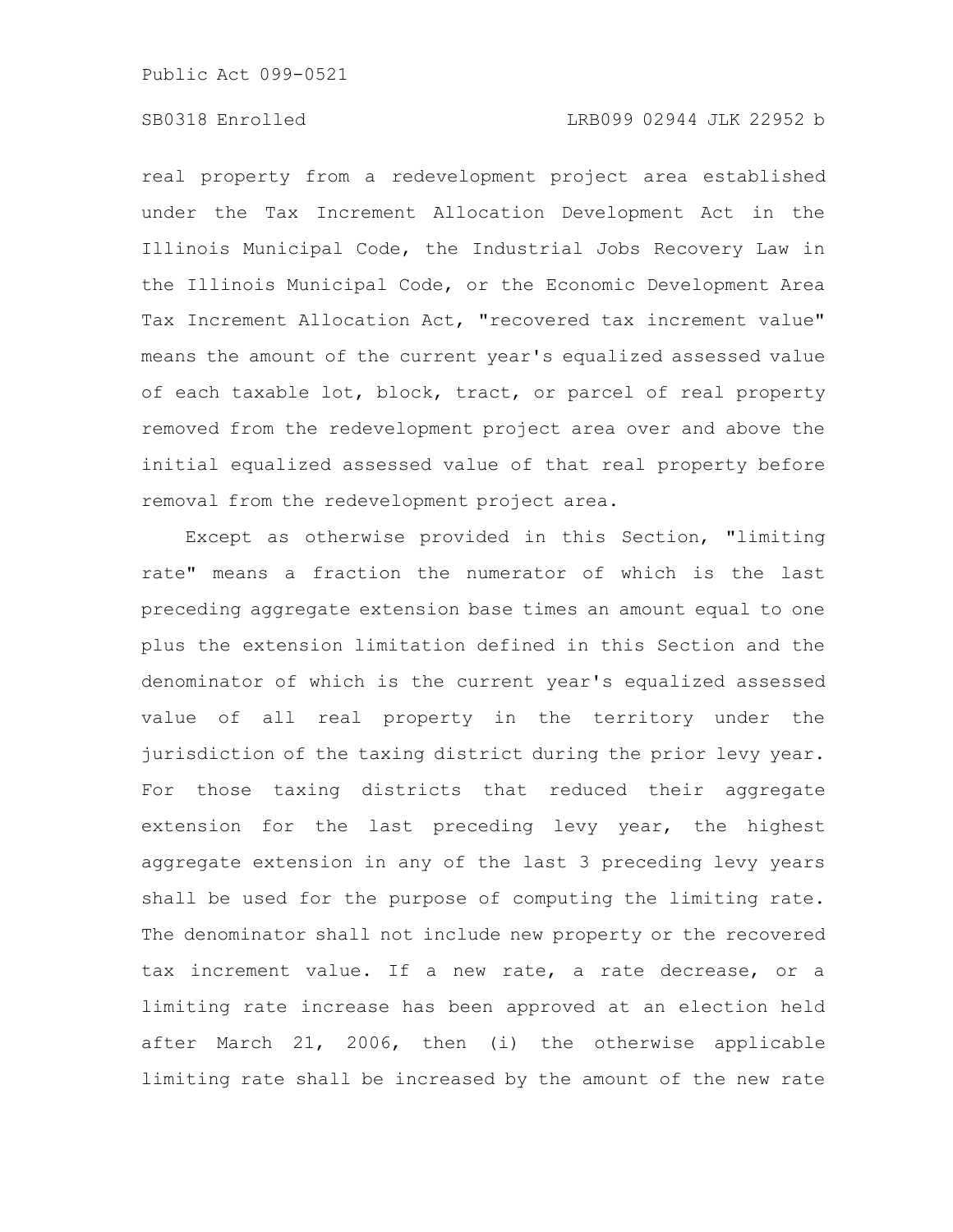#### SB0318 Enrolled LRB099 02944 JLK 22952 b

or shall be reduced by the amount of the rate decrease, as the case may be, or (ii) in the case of a limiting rate increase, the limiting rate shall be equal to the rate set forth in the proposition approved by the voters for each of the years specified in the proposition, after which the limiting rate of the taxing district shall be calculated as otherwise provided. In the case of a taxing district that obtained referendum approval for an increased limiting rate on March 20, 2012, the limiting rate for tax year 2012 shall be the rate that generates the approximate total amount of taxes extendable for that tax year, as set forth in the proposition approved by the voters; this rate shall be the final rate applied by the county clerk for the aggregate of all capped funds of the district for tax year 2012.

(Source: P.A. 98-6, eff. 3-29-13; 98-23, eff. 6-17-13; 99-143, eff. 7-27-15.)

Section 10. The School Code is amended by changing Section 34-53 as follows:

(105 ILCS 5/34-53) (from Ch. 122, par. 34-53)

Sec. 34-53. Tax levies; Purpose; Rates. For the purpose of establishing and supporting free schools for not fewer than 9 months in each year and defraying their expenses the board may levy annually, upon all taxable property of such district for educational purposes a tax for the fiscal years 1996 and each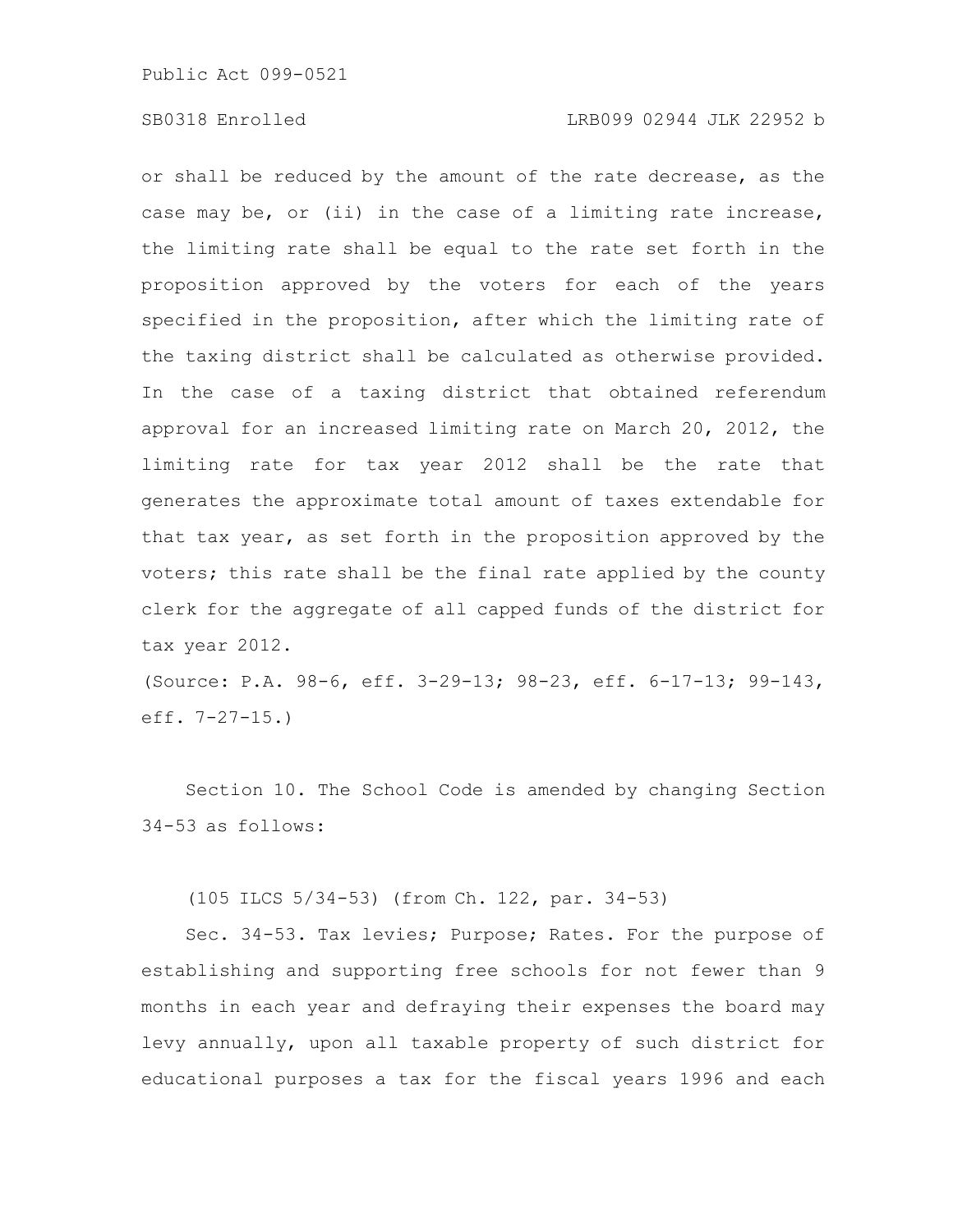## SB0318 Enrolled LRB099 02944 JLK 22952 b

succeeding fiscal year at a rate of not to exceed the sum of (i) 3.07% (or such other rate as may be set by law independent of the rate difference described in (ii) below) and (ii) the difference between .50% and the rate per cent of taxes extended for a School Finance Authority organized under Article 34A of the School Code, for the calendar year in which the applicable fiscal year of the board begins as determined by the county clerk and certified to the board pursuant to Section 18-110 of the Property Tax Code, of the value as equalized or assessed by the Department of Revenue for the year in which such levy is made.

Beginning on the effective date of this amendatory Act of the 99th General Assembly, for the purpose of making an employer contribution to the Public School Teachers' Pension and Retirement Fund of Chicago, the board may levy annually, upon all taxable property located within the district, a tax at a rate not to exceed 0.383%. The proceeds from this additional tax shall be paid, as soon as possible after collection, directly to Public School Teachers' Pension and Retirement Fund of Chicago and not to the Board of Education. The rate under this paragraph is not a new rate for the purposes of the Property Tax Extension Limitation Law. Notwithstanding any other provision of law, for the 2016 tax year only, the board shall certify the rate to the county clerk on the effective date of this amendatory Act of the 99th General Assembly, and the county clerk shall extend that rate against all taxable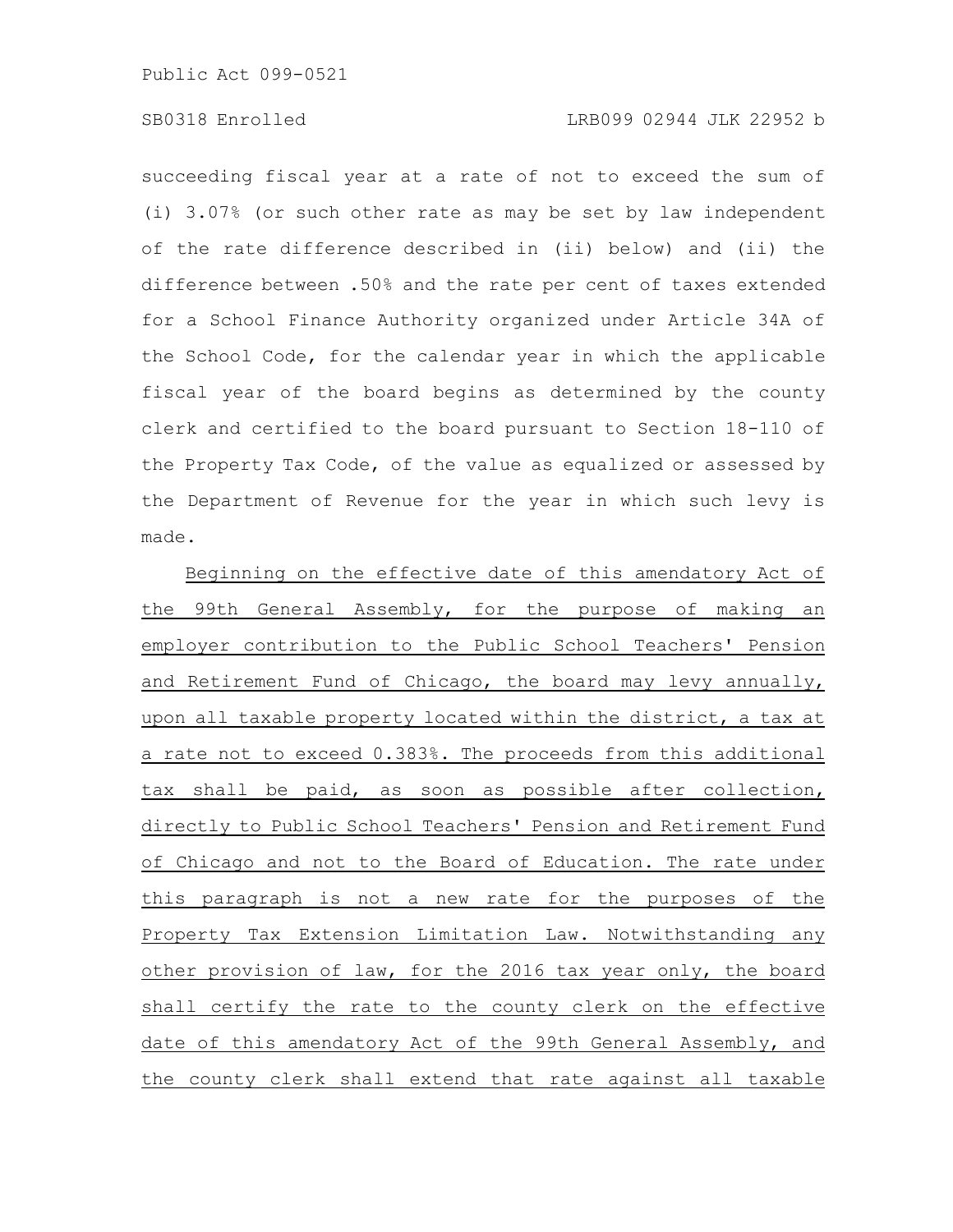# property located within the district as soon after receiving the certification as possible.

Nothing in this amendatory Act of 1995 shall in any way impair or restrict the levy or extension of taxes pursuant to any tax levies for any purposes of the board lawfully made prior to the adoption of this amendatory Act of 1995.

Notwithstanding any other provision of this Code and in addition to any other methods provided for increasing the tax rate the board may, by proper resolution, cause a proposition to increase the annual tax rate for educational purposes to be submitted to the voters of such district at any general or special election. The maximum rate for educational purposes shall not exceed 4.00%. The election called for such purpose shall be governed by Article 9 of this Act. If at such election a majority of the votes cast on the proposition is in favor thereof, the Board of Education may thereafter until such authority is revoked in a like manner, levy annually the tax so authorized.

For purposes of this Article, educational purposes for fiscal years beginning in 1995 and each subsequent year shall also include, but not be limited to, in addition to those purposes authorized before this amendatory Act of 1995, constructing, acquiring, leasing (other than from the Public Building Commission of Chicago), operating, maintaining, improving, repairing, and renovating land, buildings, furnishings, and equipment for school houses and buildings, and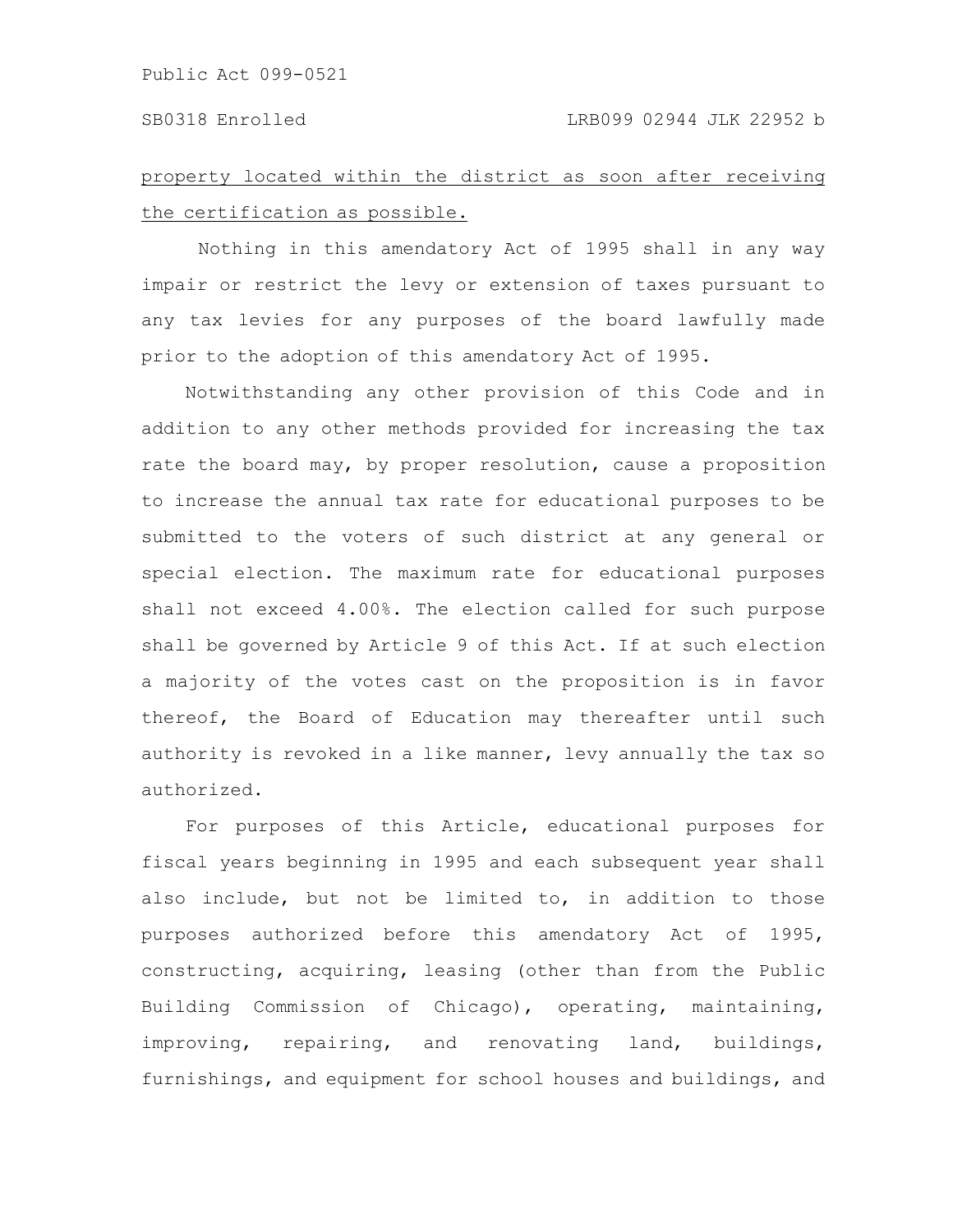## SB0318 Enrolled LRB099 02944 JLK 22952 b

related incidental expenses, and provision of special education, furnishing free textbooks and instructional aids and school supplies, establishing, equipping, maintaining, and operating supervised playgrounds under the control of the board, school extracurricular activities, and stadia, social center, and summer swimming pool programs open to the public in connection with any public school; making an employer contribution to the Public School Teachers' Pension and Retirement Fund as required by Section 17-129 of the Illinois Pension Code; and providing an agricultural science school, including site development and improvements, maintenance repairs, and supplies. Educational purposes also includes student transportation expenses.

All collections of all taxes levied for fiscal years ending before 1996 under this Section or under Sections 34-53.2, 34-53.3, 34-58, 34-60, or 34-62 of this Article as in effect prior to this amendatory Act of 1995 may be used for any educational purposes as defined by this amendatory Act of 1995 and need not be used for the particular purposes for which they were levied. The levy and extension of taxes pursuant to this Section as amended by this amendatory Act of 1995 shall not constitute a new or increased tax rate within the meaning of the Property Tax Extension Limitation Law or the One-year Property Tax Extension Limitation Law.

The rate at which taxes may be levied for the fiscal year beginning September 1, 1996, for educational purposes shall be